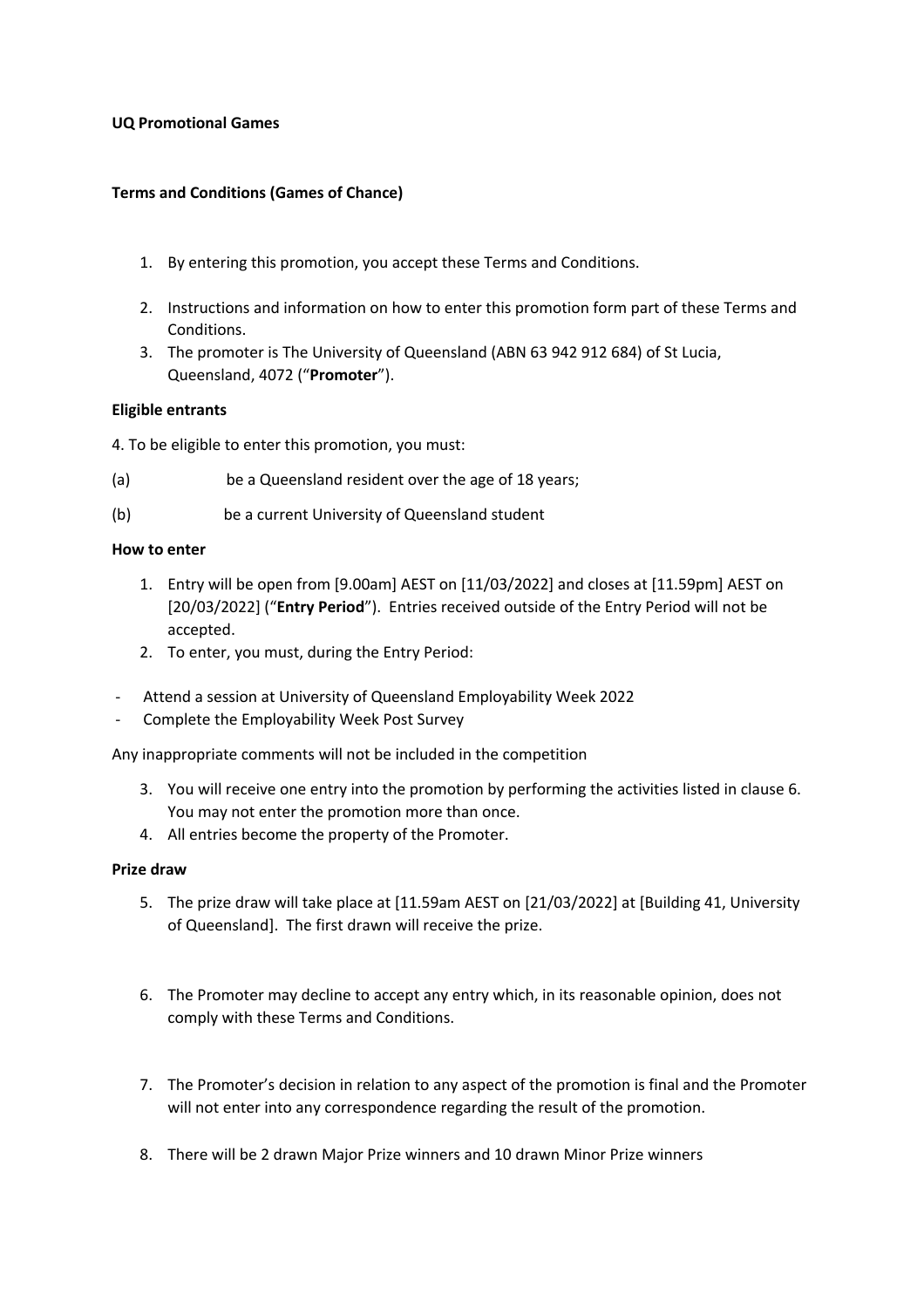### **Prizes and notification of winners**

- 9. The Major Prize winners will each receive one of the following:
- 1 of 2x \$100 Pre-Paid Visa Gift Card from UniSuper

10. The Minor Prize winners will each receive one of the following:

- 1 of 3x One-on-One career conversations with Prosple
- 1 of 1x One-on-One career conversations with Volunteering QLD
- 1 of 1x One-on-One Lunch with Clinical Lead Therapist from TherapyPro
- 1 of 5x One-on-One career chat with a UQ Alumni
	- 11. Prizes are not transferable or exchangeable and cannot be taken as cash.
	- 12. The winner will be contacted by email on or by [21/03/2022] 5.00pm AEST.
	- 13. To claim the prize, the winner must [reply to the email by UQ Life. Instructions of how to redeem the prize will be in the message. The prize must be claimed by [25/03/2022] at 11.59pm AEST.
	- 14. The Promoter will use reasonable efforts to locate the winner. If the Promoter is unable to locate the winner within 1 week after the draw, the prize will be redrawn.
	- 15. The second chance draw will be held on [28/03/2022] at the same time and place as the initial draw in order to distribute any unclaimed prizes. The winner of the second chance draw will be contacted by [28/03/2022] on or by 5.00pm AEST
	- 16. The prize will be delivered to the winner within 7 days after the prize being claimed.
	- 17. If any prize becomes unavailable for any reason, the Promoter may substitute a prize of equal or greater value.
	- 18. The Promoter accepts no responsibility for any tax implications that may arise for any prize.

## **Intellectual property**

19. You confirm and promise that your entry is original and does not infringe the intellectual property rights of any third party. You agree that the Promoter has an unrestricted, irrevocable, transferable, right and licence to use and modify your entry including for promotional purposes without the payment of any further fee or compensation or further reference to you, and that the Promoter can authorise other people to do any of these things. If requested by the Promoter, you agree to sign any further documentation required by the Promoter to give effect to this arrangement. To the extent permitted by law, you unconditionally and irrevocably consent to the Promoter modifying your entry as described in this clause, agree that the Promoter is not required to attribute you as author of the entry, and consent to any other act or omission that would otherwise infringe any moral rights in your entry.

## **Withdrawal from promotion**

20. You may withdraw from the promotion at any time before notification of the winners by notifying the Promoter on [uqlife@uq.edu.au]. If you withdraw from the promotion, the Promoter will remove your entry and will not use your details or entry for media or promotional purposes. If you withdraw from the promotion, you will no longer be eligible to win a prize.

## **Miscellaneous**